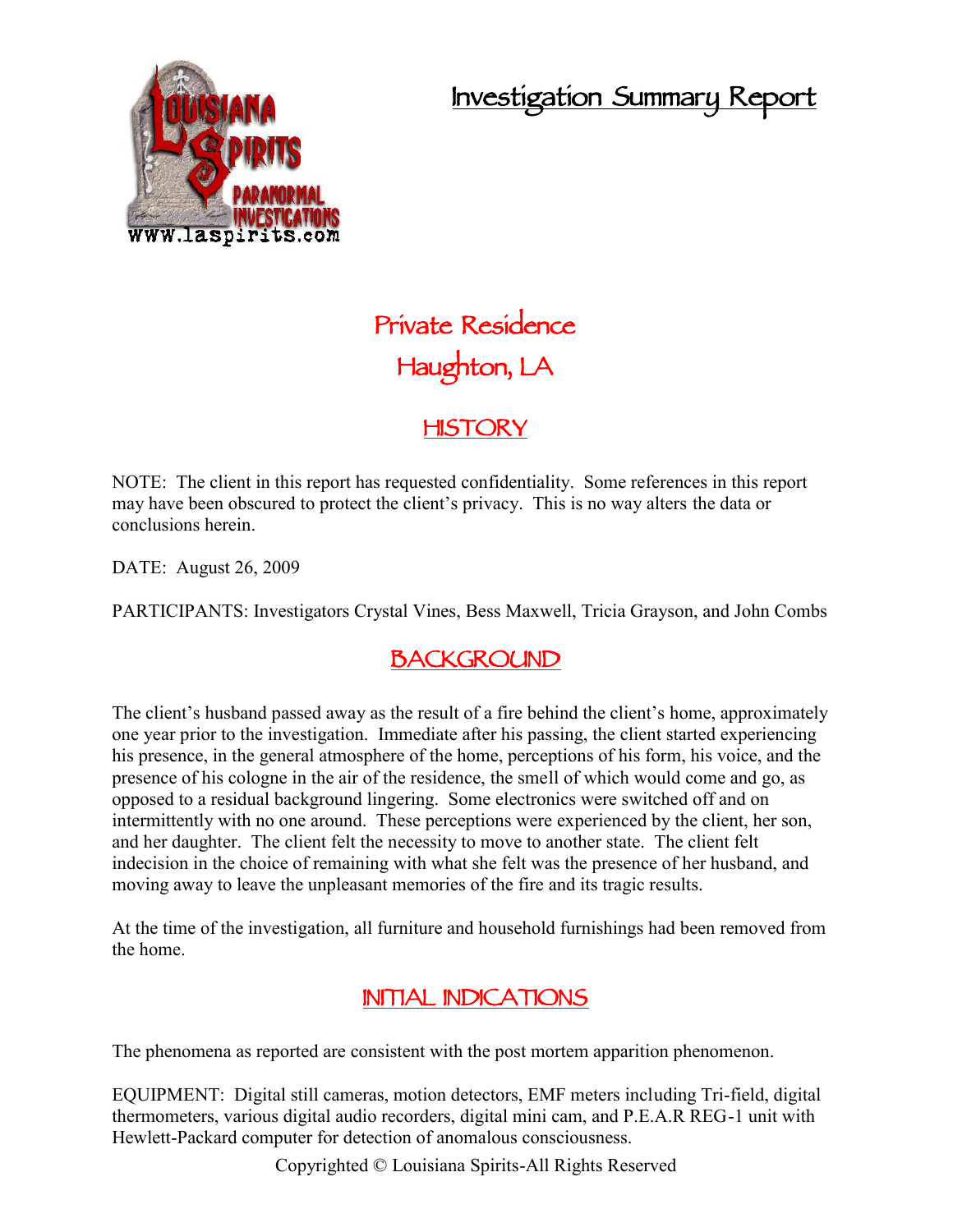#### **INVESTIGATION**

At the time of the investigation, no anomalies were detected on audio, video, or still camera. EMF readings and temperature were normal. Four of nine anomalous consciousness tests were statistically significant, 44%. By chance only, nine studies, the expected amount would be, at minimum reporting standards, . 45, less than one. The bedroom with the electronics being switched off/on, yielded no significant results, at the time and particular area of testing. The main areas showing statistically reportable results were the two bathrooms, and the master bedroom.

| Mainbath   | Mean $z=1.911$<br>Peak $z=1.933$ | Mean $p$ < .028002<br>Peak p < .026618 |
|------------|----------------------------------|----------------------------------------|
| Masterbath | Mean $z=1.899$<br>Peak $z=2.352$ | Mean $p$ < .028782<br>Peak p < .009336 |
| Master BR2 | Mean $z=1.642$<br>Peak $z=2.043$ | Mean $p$ < .050295<br>Peak p < .050526 |
| Mainbath2  | Mean $z=2.596$<br>Peak $z=2.655$ | Mean $p$ < .004716<br>Peak p < .003965 |

The statistical probability of these four graphs being chance only, not anomalous, is as follows, considering all four as a unit:

Mean p < .00000008496 Peak p < .000000002022

#### **CONCLUSIONS**

No anomalous data was indicated by video, audio, or still photography at the time, or in the particular areas tested, at this residence. No anomalous EMF fields or temperature drops were indicated at the time and in the areas of testing. The main areas showing significant signs of an anomalous consciousness were the master bedroom, and the two bathrooms. The master bedroom was indicated by the client to be an area showing significant signs of anomalous presence. At the time of the investigation, the furniture had been removed from the home, and the family had been out of town for several days. One of the main traits of the post mortem apparition is to return to family, home, and familiar surroundings. At this time, the home itself was the main tie to the previous life, if the phenomena were occurring. This is the line of thinking, resulting in testing on the bathroom areas, with significant results. After visual inspection of the graphs and data, I conferred with the client regarding the remote possibility that had been the impetus behind the testing of those particular areas. These two areas were the only two areas still containing the possibility of a remote, theoretical tie to a prior memory, since the furniture had been removed, and the family out of state. The client stated that the speculative theory was correct, and that, upon returning home from work, her husband would usually, and with great fondness, spend extended time either in the shower, or soaking in the tub, both of which were among the few remaining fixtures in the home that could be the source of a past